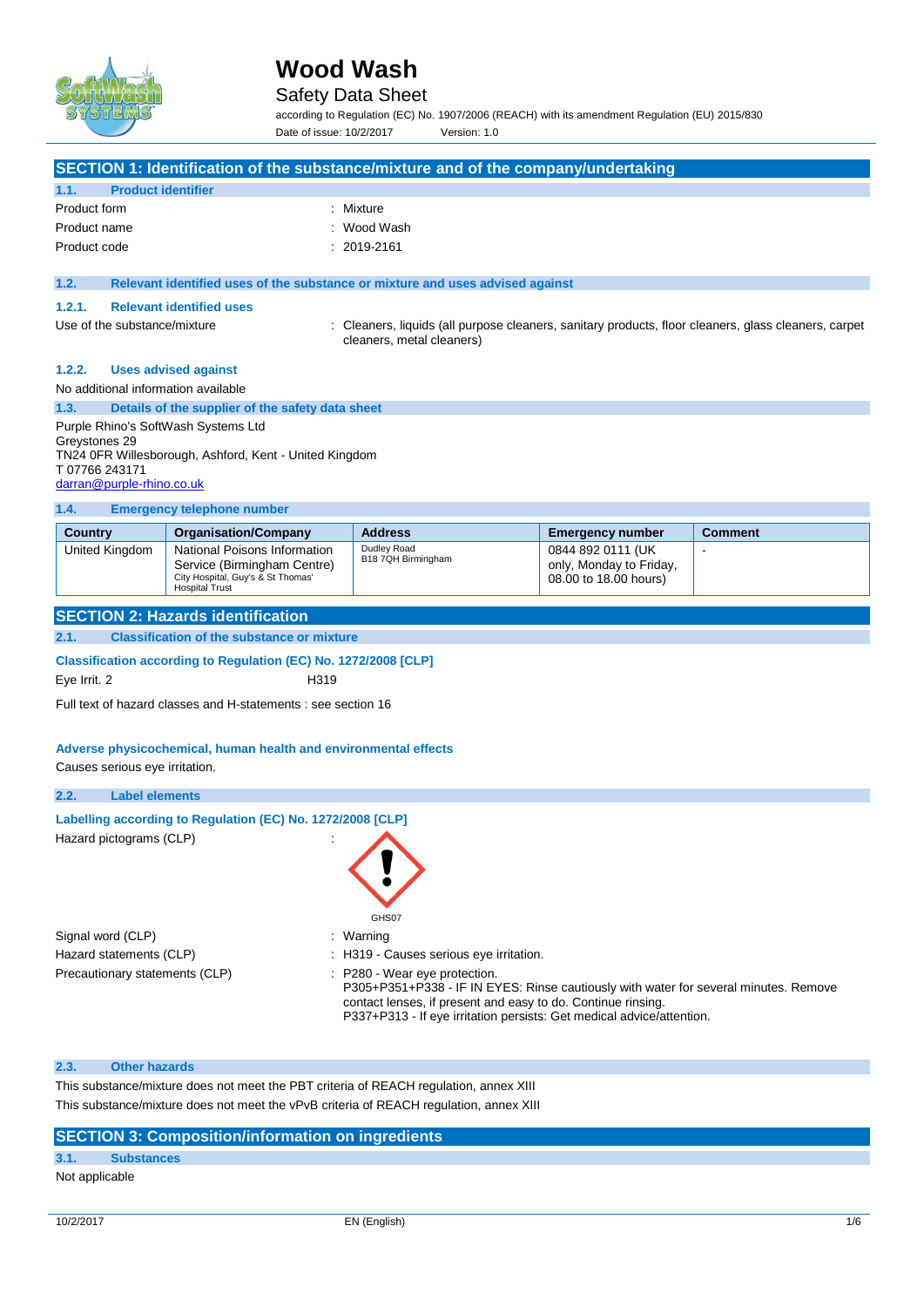# Safety Data Sheet

according to Regulation (EC) No. 1907/2006 (REACH) with its amendment Regulation (EU) 2015/830

### **3.2. Mixtures**

| <b>Name</b>                                                                     | <b>Product identifier</b>                                                | $\frac{9}{6}$                                                                                                                              | <b>Classification according to</b><br><b>Regulation (EC) No.</b><br>1272/2008 [CLP]                                      |  |  |
|---------------------------------------------------------------------------------|--------------------------------------------------------------------------|--------------------------------------------------------------------------------------------------------------------------------------------|--------------------------------------------------------------------------------------------------------------------------|--|--|
| Dodecyldimethylamine oxide                                                      | (CAS-No.) 1643-20-5<br>(EC-No.) 216-700-6                                | $1 - 5$                                                                                                                                    | Acute Tox. 4 (Oral), H302<br>Skin Irrit. 2. H315<br>Eye Dam. 1, H318<br>Aquatic Acute 1, H400<br>Aquatic Chronic 2, H411 |  |  |
| Potassium hydroxide<br>substance with national workplace exposure limit(s) (GB) | (CAS-No.) 1310-58-3<br>(EC-No.) 215-181-3<br>(EC Index-No.) 019-002-00-8 | $0.1 - 0.5$                                                                                                                                | Met. Corr. 1, H290<br>Acute Tox. 4 (Oral), H302<br>Skin Corr. 1A, H314                                                   |  |  |
| <b>Specific concentration limits:</b>                                           |                                                                          |                                                                                                                                            |                                                                                                                          |  |  |
| <b>Name</b>                                                                     | <b>Product identifier</b>                                                |                                                                                                                                            | <b>Specific concentration limits</b>                                                                                     |  |  |
| Potassium hydroxide                                                             | (CAS-No.) 1310-58-3<br>(EC-No.) 215-181-3<br>(EC Index-No.) 019-002-00-8 | (0.5 = < C < 2) Eye Irrit. 2, H319<br>(0.5 = < C < 2) Skin Irrit. 2, H315<br>(2= <c 1b,="" 5)="" <="" corr.="" h314<="" skin="" td=""></c> |                                                                                                                          |  |  |

(C >= 5) Skin Corr. 1A, H314

#### Full text of H-statements: see section 16

|                   | <b>SECTION 4: First aid measures</b>                                |                                                                                                                                                                          |     |
|-------------------|---------------------------------------------------------------------|--------------------------------------------------------------------------------------------------------------------------------------------------------------------------|-----|
| 4.1.              | <b>Description of first aid measures</b>                            |                                                                                                                                                                          |     |
|                   | First-aid measures general                                          | : If you feel unwell, seek medical advice (show the label where possible).                                                                                               |     |
|                   | First-aid measures after inhalation                                 | Remove person to fresh air and keep comfortable for breathing.                                                                                                           |     |
|                   | First-aid measures after skin contact                               | Wash skin with plenty of water. If skin irritation occurs: Get medical advice/attention.                                                                                 |     |
|                   | First-aid measures after eye contact                                | Rinse cautiously with water for several minutes. Remove contact lenses, if present and easy to<br>do. Continue rinsing. Obtain medical attention if irritation persists. |     |
|                   | First-aid measures after ingestion                                  | Rinse mouth. Call a poison center or a doctor if you feel unwell.                                                                                                        |     |
| 4.2.              | Most important symptoms and effects, both acute and delayed         |                                                                                                                                                                          |     |
|                   | Symptoms/injuries after eye contact                                 | : Eye irritation.                                                                                                                                                        |     |
| 4.3.              |                                                                     | Indication of any immediate medical attention and special treatment needed                                                                                               |     |
|                   | Treat symptomatically.                                              |                                                                                                                                                                          |     |
|                   | <b>SECTION 5: Firefighting measures</b>                             |                                                                                                                                                                          |     |
| 5.1.              | <b>Extinguishing media</b>                                          |                                                                                                                                                                          |     |
|                   | Suitable extinguishing media                                        | : Water spray. Dry powder. Foam. Carbon dioxide. Sand.                                                                                                                   |     |
| 5.2.              | Special hazards arising from the substance or mixture               |                                                                                                                                                                          |     |
| fire              | Hazardous decomposition products in case of                         | : Carbon monoxide. Carbon dioxide.                                                                                                                                       |     |
| 5.3.              | <b>Advice for firefighters</b>                                      |                                                                                                                                                                          |     |
|                   | Firefighting instructions                                           | Cool down the containers exposed to heat with a water spray. Do not dispose of fire-fighting<br>water in the environment.                                                |     |
|                   | Protection during firefighting                                      | Do not attempt to take action without suitable protective equipment. Self-contained breathing<br>apparatus. Complete protective clothing.                                |     |
|                   | <b>SECTION 6: Accidental release measures</b>                       |                                                                                                                                                                          |     |
| 6.1.              | Personal precautions, protective equipment and emergency procedures |                                                                                                                                                                          |     |
| 6.1.1.            | For non-emergency personnel                                         |                                                                                                                                                                          |     |
|                   | Emergency procedures                                                | : Ventilate spillage area. Avoid contact with skin and eyes.                                                                                                             |     |
| 6.1.2.            | For emergency responders                                            |                                                                                                                                                                          |     |
|                   | Protective equipment                                                | Do not attempt to take action without suitable protective equipment. For further information<br>refer to section 8: "Exposure controls/personal protection".             |     |
| 6.2.              | <b>Environmental precautions</b>                                    |                                                                                                                                                                          |     |
|                   | Avoid release to the environment.                                   |                                                                                                                                                                          |     |
| 6.3.              | Methods and material for containment and cleaning up                |                                                                                                                                                                          |     |
|                   | Methods for cleaning up                                             | Soak up spills with inert solids, such as clay or diatomaceous earth as soon as possible.                                                                                |     |
| Other information |                                                                     | Dispose of materials or solid residues at an authorized site.                                                                                                            |     |
| 6.4.              | <b>Reference to other sections</b>                                  |                                                                                                                                                                          |     |
|                   | For further information refer to section 13.                        |                                                                                                                                                                          |     |
| 10/2/2017         |                                                                     | EN (English)                                                                                                                                                             | 2/6 |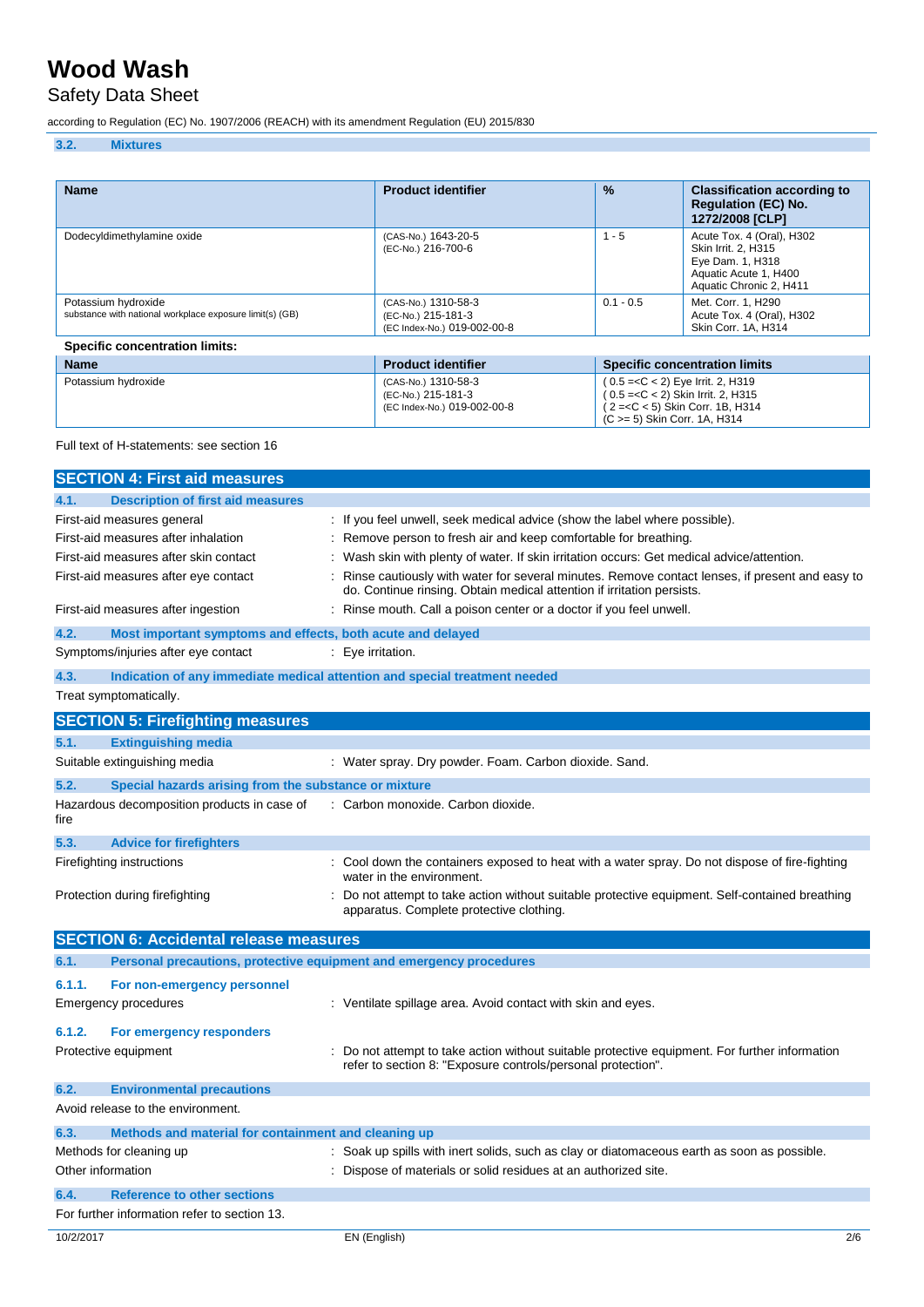## Safety Data Sheet

according to Regulation (EC) No. 1907/2006 (REACH) with its amendment Regulation (EU) 2015/830

| <b>SECTION 7: Handling and storage</b>                               |                                                                                                                                                                                                            |  |  |  |
|----------------------------------------------------------------------|------------------------------------------------------------------------------------------------------------------------------------------------------------------------------------------------------------|--|--|--|
| <b>Precautions for safe handling</b><br>7.1.                         |                                                                                                                                                                                                            |  |  |  |
| Precautions for safe handling                                        | : Ensure good ventilation of the work station. Avoid contact with skin and eyes. Wear personal<br>protective equipment.                                                                                    |  |  |  |
| Hygiene measures                                                     | Always wash hands after handling the product. Do not eat, drink or smoke when using this<br>product.                                                                                                       |  |  |  |
| 7.2.<br>Conditions for safe storage, including any incompatibilities |                                                                                                                                                                                                            |  |  |  |
| Storage conditions                                                   | : Keep only in the original container in a cool well ventilated place. Keep container tightly closed.<br>Keep away from heat, hot surfaces, sparks, open flames and other ignition sources. No<br>smoking. |  |  |  |
| Incompatible products                                                | : Strong acids.                                                                                                                                                                                            |  |  |  |
| Packaging materials                                                  | : Original packaging.                                                                                                                                                                                      |  |  |  |
| Specific end use(s)<br>7.3.                                          |                                                                                                                                                                                                            |  |  |  |
|                                                                      |                                                                                                                                                                                                            |  |  |  |

#### No additional information available

| <b>SECTION 8: Exposure controls/personal protection</b> |  |                    |  |  |  |
|---------------------------------------------------------|--|--------------------|--|--|--|
| 8.1.<br><b>Control parameters</b>                       |  |                    |  |  |  |
| Potassium hydroxide (1310-58-3)                         |  |                    |  |  |  |
| United Kingdom<br>Potassium hydroxide<br>Local name     |  |                    |  |  |  |
| United Kingdom<br>WEL STEL (mg/m <sup>3</sup> )         |  | $2 \text{ mg/m}^3$ |  |  |  |

#### **8.2. Exposure controls**

#### **Appropriate engineering controls:**

Ensure good ventilation of the work station.

#### **Hand protection:**

Protective gloves. The protective gloves to be used must comply with the specifications of EC directive 89/686/EEC and the resultant standard EN 374. Breakthrough time : refer to the recommendations of the supplier

#### **Eye protection:**

Chemical goggles or face shield

#### **Skin and body protection:**

Wear suitable protective clothing

#### **Respiratory protection:**

In case of insufficient ventilation, wear suitable respiratory equipment

#### **Environmental exposure controls:**

Avoid release to the environment.

| <b>SECTION 9: Physical and chemical properties</b>            |                        |     |  |  |
|---------------------------------------------------------------|------------------------|-----|--|--|
| Information on basic physical and chemical properties<br>9.1. |                        |     |  |  |
| Physical state                                                | : Liquid               |     |  |  |
| Colour                                                        | Dark brown.            |     |  |  |
| Odour                                                         | : Slight.              |     |  |  |
| Odour threshold                                               | : No data available    |     |  |  |
| рH                                                            | : 11.4                 |     |  |  |
| Relative evaporation rate (butylacetate=1)                    | : No data available    |     |  |  |
| Melting point                                                 | : Not applicable       |     |  |  |
| Freezing point                                                | : No data available    |     |  |  |
| Boiling point                                                 | $: 100 - 104.4 °C$     |     |  |  |
| Flash point                                                   | : $>93.3$ °C           |     |  |  |
| Auto-ignition temperature                                     | : No data available    |     |  |  |
| Decomposition temperature                                     | : No data available    |     |  |  |
| Flammability (solid, gas)                                     | : Not applicable       |     |  |  |
| Vapour pressure                                               | No data available<br>÷ |     |  |  |
| Relative vapour density at 20 °C                              | : No data available    |     |  |  |
| Relative density                                              | : 1.01                 |     |  |  |
| 10/2/2017                                                     | EN (English)           | 3/6 |  |  |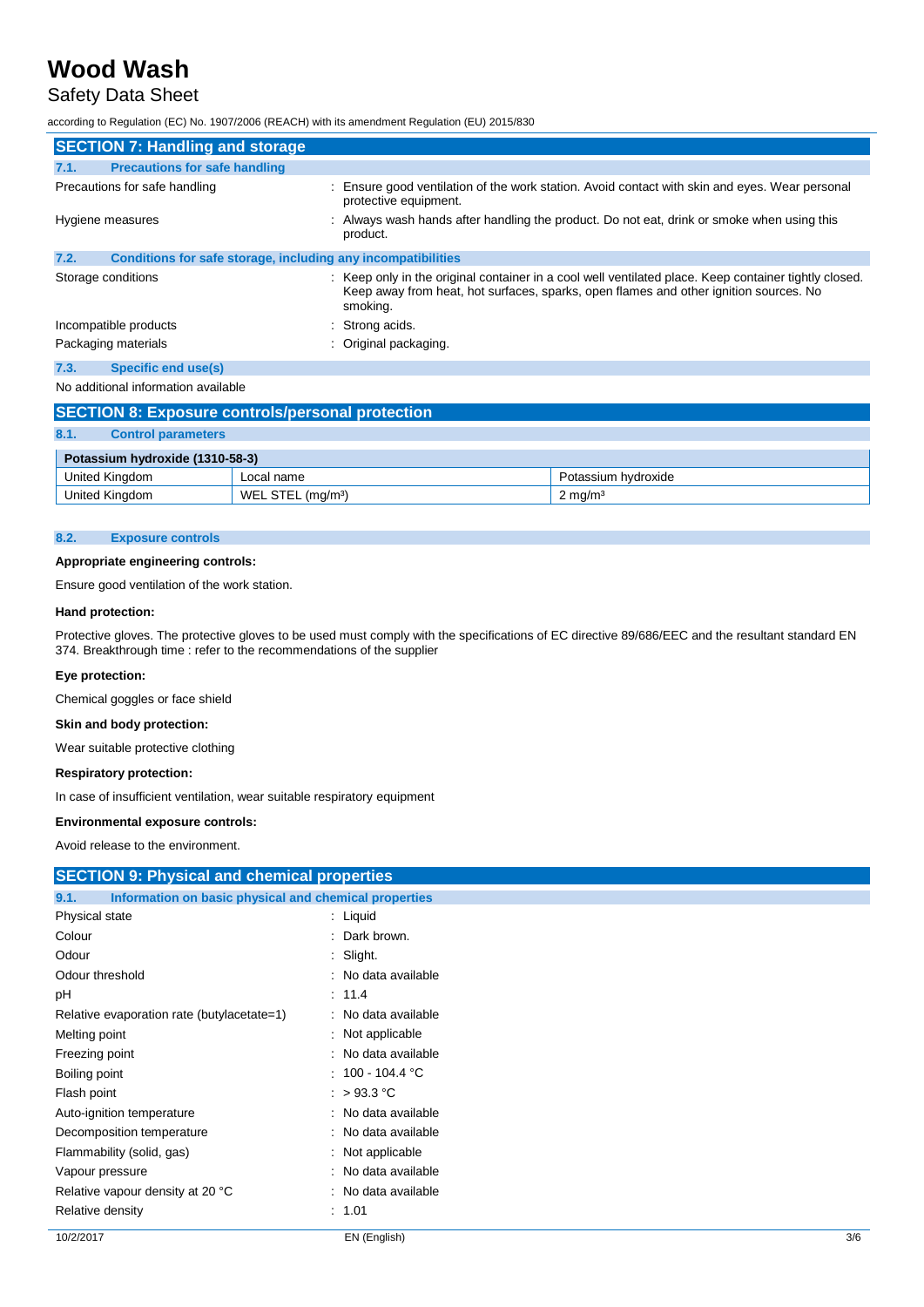# Safety Data Sheet

according to Regulation (EC) No. 1907/2006 (REACH) with its amendment Regulation (EU) 2015/830

| Solubility              | : Soluble in water. |
|-------------------------|---------------------|
| Log Pow                 | : No data available |
| Viscosity, kinematic    | : No data available |
| Viscosity, dynamic      | : No data available |
| Explosive properties    | : No data available |
| Oxidising properties    | : No data available |
| <b>Explosive limits</b> | : No data available |

#### **9.2. Other information**

| No additional information available |                                                                                    |  |  |  |  |
|-------------------------------------|------------------------------------------------------------------------------------|--|--|--|--|
|                                     | <b>SECTION 10: Stability and reactivity</b>                                        |  |  |  |  |
| 10.1.                               | <b>Reactivity</b>                                                                  |  |  |  |  |
|                                     | The product is non-reactive under normal conditions of use, storage and transport. |  |  |  |  |
| 10.2.                               | <b>Chemical stability</b>                                                          |  |  |  |  |
|                                     | Stable under normal conditions.                                                    |  |  |  |  |
| 10.3.                               | <b>Possibility of hazardous reactions</b>                                          |  |  |  |  |
|                                     | No dangerous reactions known under normal conditions of use.                       |  |  |  |  |
| 10.4.                               | <b>Conditions to avoid</b>                                                         |  |  |  |  |
|                                     | Direct sunlight. High temperature.                                                 |  |  |  |  |
| 10.5.                               | <b>Incompatible materials</b>                                                      |  |  |  |  |
| Strong acids.                       |                                                                                    |  |  |  |  |
|                                     |                                                                                    |  |  |  |  |

#### **10.6. Hazardous decomposition products**

Under normal conditions of storage and use, hazardous decomposition products should not be produced.

| <b>SECTION 11: Toxicological information</b>                                    |                                                                                                                                                                                                                                                                   |  |  |  |  |
|---------------------------------------------------------------------------------|-------------------------------------------------------------------------------------------------------------------------------------------------------------------------------------------------------------------------------------------------------------------|--|--|--|--|
| Information on toxicological effects<br>11.1.                                   |                                                                                                                                                                                                                                                                   |  |  |  |  |
| Acute toxicity (oral)<br>Acute toxicity (dermal)<br>Acute toxicity (inhalation) | : Not classified (Based on available data, the classification criteria are not met)<br>: Not classified (Based on available data, the classification criteria are not met)<br>: Not classified (Based on available data, the classification criteria are not met) |  |  |  |  |
| Potassium hydroxide (1310-58-3)                                                 |                                                                                                                                                                                                                                                                   |  |  |  |  |
| LD50 oral rat                                                                   | 333 mg/kg                                                                                                                                                                                                                                                         |  |  |  |  |
| Dodecyldimethylamine oxide (1643-20-5)                                          |                                                                                                                                                                                                                                                                   |  |  |  |  |
| LD50 oral rat                                                                   | 1064 mg/kg (OECD 401)                                                                                                                                                                                                                                             |  |  |  |  |
| Skin corrosion/irritation                                                       | : Not classified (Based on available data, the classification criteria are not met)<br>pH: 11.4                                                                                                                                                                   |  |  |  |  |
| Serious eye damage/irritation                                                   | : Causes serious eye irritation.<br>pH: 11.4                                                                                                                                                                                                                      |  |  |  |  |
| Respiratory or skin sensitisation                                               | : Not classified (Based on available data, the classification criteria are not met)                                                                                                                                                                               |  |  |  |  |
| Germ cell mutagenicity                                                          | : Not classified (Based on available data, the classification criteria are not met)                                                                                                                                                                               |  |  |  |  |
| Carcinogenicity                                                                 | : Not classified (Based on available data, the classification criteria are not met)                                                                                                                                                                               |  |  |  |  |
| Reproductive toxicity                                                           | : Not classified (Based on available data, the classification criteria are not met)                                                                                                                                                                               |  |  |  |  |
| STOT-single exposure                                                            | : Not classified (Based on available data, the classification criteria are not met)                                                                                                                                                                               |  |  |  |  |
| STOT-repeated exposure                                                          | : Not classified (Based on available data, the classification criteria are not met)                                                                                                                                                                               |  |  |  |  |
| Aspiration hazard                                                               | : Not classified (Based on available data, the classification criteria are not met)                                                                                                                                                                               |  |  |  |  |

| <b>SECTION 12: Ecological information</b>          |                                                                                                                                                                            |     |
|----------------------------------------------------|----------------------------------------------------------------------------------------------------------------------------------------------------------------------------|-----|
| 12.1.<br><b>Toxicity</b>                           |                                                                                                                                                                            |     |
| Acute aquatic toxicity<br>Chronic aquatic toxicity | : Not classified (Based on available data, the classification criteria are not met)<br>: Not classified (Based on available data, the classification criteria are not met) |     |
| Potassium hydroxide (1310-58-3)                    |                                                                                                                                                                            |     |
| LC50 fish                                          | 80 mg/l                                                                                                                                                                    |     |
| Dodecyldimethylamine oxide (1643-20-5)             |                                                                                                                                                                            |     |
| EC50 Daphnia                                       | 3.9 mg/l/48h (Daphnia magna) (OECD 202 method)                                                                                                                             |     |
| 10/2/2017                                          | EN (English)                                                                                                                                                               | 4/6 |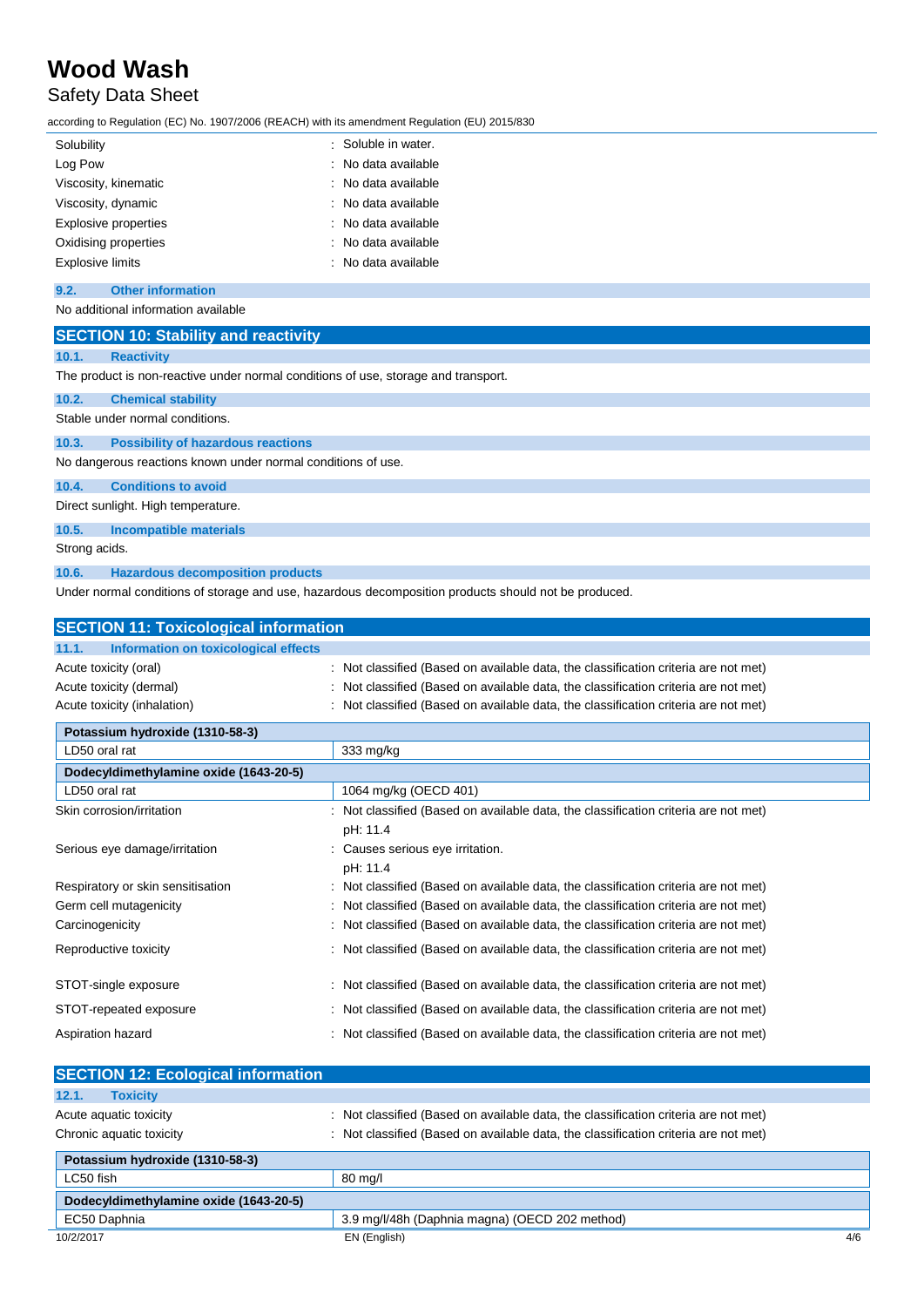## Safety Data Sheet

according to Regulation (EC) No. 1907/2006 (REACH) with its amendment Regulation (EU) 2015/830

| Dodecyldimethylamine oxide (1643-20-5)                                                 |                                                                                                                                                                                 |  |  |  |
|----------------------------------------------------------------------------------------|---------------------------------------------------------------------------------------------------------------------------------------------------------------------------------|--|--|--|
| NOEC chronic crustacea                                                                 | 0.7 mg/l/ 21 d (Daphnia magna) (OECD 211 method)                                                                                                                                |  |  |  |
|                                                                                        |                                                                                                                                                                                 |  |  |  |
| <b>Persistence and degradability</b><br>12.2.                                          |                                                                                                                                                                                 |  |  |  |
| No additional information available                                                    |                                                                                                                                                                                 |  |  |  |
| <b>Bioaccumulative potential</b><br>12.3.                                              |                                                                                                                                                                                 |  |  |  |
| No additional information available                                                    |                                                                                                                                                                                 |  |  |  |
| <b>Mobility in soil</b><br>12.4.                                                       |                                                                                                                                                                                 |  |  |  |
| No additional information available                                                    |                                                                                                                                                                                 |  |  |  |
| <b>Results of PBT and vPvB assessment</b><br>12.5.                                     |                                                                                                                                                                                 |  |  |  |
| <b>Wood Wash</b>                                                                       |                                                                                                                                                                                 |  |  |  |
| This substance/mixture does not meet the PBT criteria of REACH regulation, annex XIII  |                                                                                                                                                                                 |  |  |  |
| This substance/mixture does not meet the vPvB criteria of REACH regulation, annex XIII |                                                                                                                                                                                 |  |  |  |
| <b>Component</b>                                                                       |                                                                                                                                                                                 |  |  |  |
| Potassium hydroxide (1310-58-3)                                                        | This substance/mixture does not meet the PBT criteria of REACH regulation, annex XIII<br>This substance/mixture does not meet the vPvB criteria of REACH regulation, annex XIII |  |  |  |
| Other adverse effects<br>12.6.                                                         |                                                                                                                                                                                 |  |  |  |
| No additional information available                                                    |                                                                                                                                                                                 |  |  |  |
| <b>SECTION 13: Disposal considerations</b>                                             |                                                                                                                                                                                 |  |  |  |
| 13.1.<br><b>Waste treatment methods</b>                                                |                                                                                                                                                                                 |  |  |  |
| Waste treatment methods                                                                | Dispose of contents/container in accordance with licensed collector's sorting instructions.                                                                                     |  |  |  |
| <b>SECTION 14: Transport information</b>                                               |                                                                                                                                                                                 |  |  |  |
| In accordance with ADR / RID / IMDG / IATA / ADN                                       |                                                                                                                                                                                 |  |  |  |

| <b>ADR</b>                                 | <b>IMDG</b>    | <b>IATA</b>    | <b>ADN</b>     | <b>RID</b>     |  |  |
|--------------------------------------------|----------------|----------------|----------------|----------------|--|--|
| <b>UN number</b><br>14.1.                  |                |                |                |                |  |  |
| Not applicable                             | Not applicable | Not applicable | Not applicable | Not applicable |  |  |
| <b>UN proper shipping name</b><br>14.2.    |                |                |                |                |  |  |
| Not applicable                             | Not applicable | Not applicable | Not applicable | Not applicable |  |  |
| <b>Transport hazard class(es)</b><br>14.3. |                |                |                |                |  |  |
| Not applicable                             | Not applicable | Not applicable | Not applicable | Not applicable |  |  |
| <b>Packing group</b><br>14.4.              |                |                |                |                |  |  |
| Not applicable                             | Not applicable | Not applicable | Not applicable | Not applicable |  |  |
| <b>Environmental hazards</b><br>14.5.      |                |                |                |                |  |  |
| Not applicable                             | Not applicable | Not applicable | Not applicable | Not applicable |  |  |
| No supplementary information available     |                |                |                |                |  |  |

#### **14.6. Special precautions for user**

#### **- Overland transport**

Not applicable

**- Transport by sea**

Not applicable

#### **- Air transport**

Not applicable

#### **- Inland waterway transport**

Not applicable

#### **- Rail transport**

#### Not applicable

**14.7. Transport in bulk according to Annex II of Marpol and the IBC Code**

#### Not applicable

#### **SECTION 15: Regulatory information**

**15.1. Safety, health and environmental regulations/legislation specific for the substance or mixture**

#### **15.1.1. EU-Regulations**